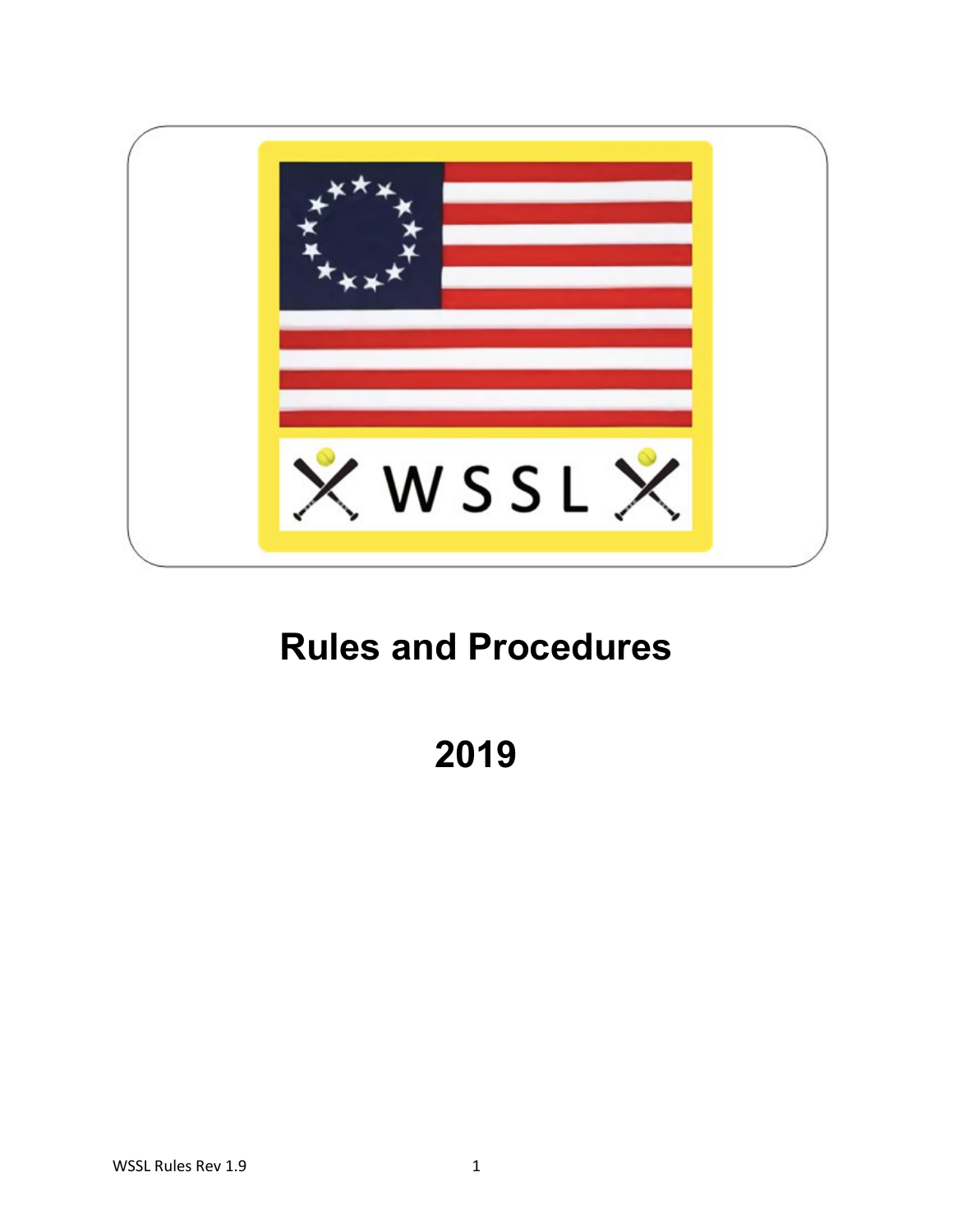#### **Introduction**

1. Rules governing Williamsburg Senior Softball League (WSSL) play will be in accordance with the USA Softball Association *Official Rules of Softball* except as revised in this manual to fit WSSL purposes. Where rules in this book are in conflict with USA SOFTBALL rules, the rules in this manual take precedence.

Some rules contained herein are USA SOFTBALL rules, for emphasis, and some are WSSL rules. However, not all USA SOFTBALL rules are in this manual.

2. Senior softball participants are males and females, 55 years or over, who engage in a recreational endeavor in furtherance of good health, sportsmanship, fellowship and fun. Ages are based on the current calendar year. The minimum age for new players will be decided by a 2/3 majority vote of the Board of Directors prior to the beginning of each season.

3. All references to gender in this publication are in the masculine form for brevity. The participation of women in WSSL is encouraged, appreciated and welcomed; however, USA SOFTBALL Coed Rules are not used.

4. WSSL plays recreational softball in accordance with USA SOFTBALL *Official Rules of Softball except* as revised in the WSSL Rules and Regulations this manual to fit WSSL purposes. WSSL's play is not defined as Senior Championship Play.

#### **Rules**

### **1. Definitions**

1.1. A second home plate, hereafter referred to as the scoring plate, shall be placed eight feet from the back tip of home plate on an extended line from first base. The scoring plate is for use by the offensive team only.

1.2. A strike zone mat will be used. The mat will be seventeen inches wide and twenty-five- and one-half inches long measured from the end of the mat to the tip of each side that abuts against the backside of home plate. The end of the mat that abuts to home plate shall have a "V" shaped notch that will conform to the outline of the back side of the plate.

1.3. A commitment line (no-return line) shall be marked perpendicular to the third base foul line approximately 25 feet from home plate (app 35 feet from third base). (As a rule of thumb this can be the edge of the third base side of the dugout.)

### **2. The Playing Field**

2.1 A commitment line, a scoring plate and a strike-zone mat, as set forth above, are definitions that shall be added to the playing field. The playing field shall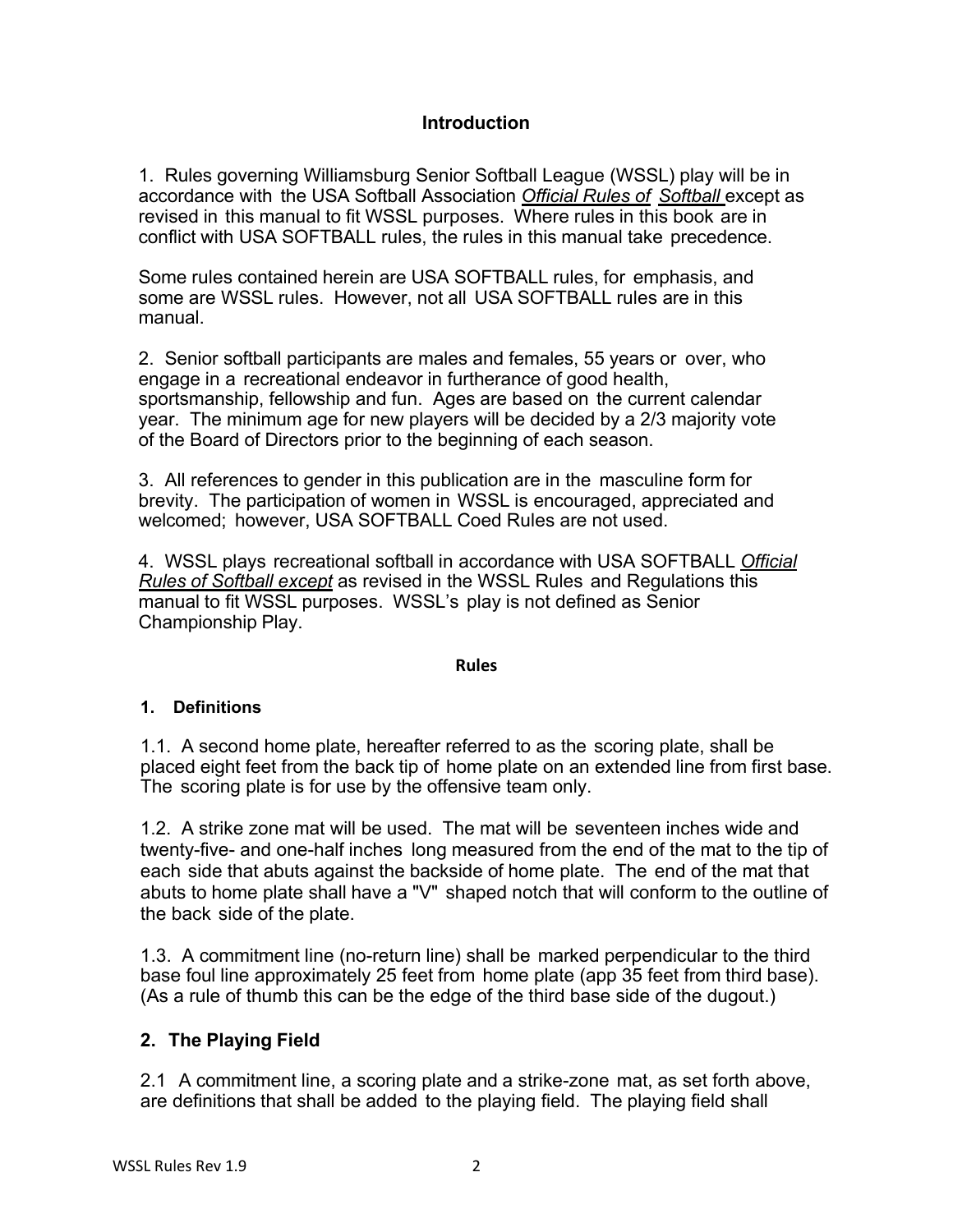have base path distances of approximately 60 - 70 feet and a pitching distance of approximately 40 - 50 feet.

2.2. Ground Rules, when not posted at a diamond or in published form, are based on the mutual understanding of both team managers.

2.3. Normally, the rules that apply to the fields at Williamsburg Parks & Recreation (WPR) fields shall apply to all parks where WSSL may play.

2.4. A double base shall be used at first base. Half of the base shall be white and positioned in fair territory. The other half shall be orange and positioned in foul territory.

2.5. The equipment for each game will be provided by WSSL and will be the responsibility of the managers to bring to the game. At the conclusion of play, all players should secure their own possessions and police the area to assure the field is left uncluttered. The last player to depart the dugout area, usually the manager, should make a cursory check for any equipment and secure the same for his teammates.

## **3. Equipment**

3.1. No shoes with metal cleats or spikes, removable molded or plastic cleats, or hard leather cleats shall be permitted, either in practice or during game play. Official softball shoes or shoes with soft rubber cleats are strongly recommended.

3.2. Any player may wear personally owned regulation shin guards or other protective safety equipment. It is strongly encouraged that pitchers use shin guards and face masks or facemask/helmet combinations. An item of questionable equipment must be okayed/approved on the field by the managers.

3.3. All players shall wear their team shirts or shirts of similar color and are encouraged to wear their league cap.

3.4. Bats must have an ASA or NSA or 1.20bpf certification stamp to be legal.

Bats should be inspected and approved by the managers prior to the game. Any batter using an illegal bat after this inspection (i.e., entering the batter's box) shall be declared out and given a warning. A second violation will result in ejection from the game.)

(https://www.teamusa.org/USA-Softball/Certified-Equipment/Equipment-Bats)

3.5 The official ball for league and tournament play shall be a league supplied, optic (yellow) color, 12", .52 COR softball with a low-compression rating (300 lbs. or less).

3.6 Only WSSL provided softballs will be used during WSSL games and batting practices. The home team for each game shall provide a new ball. Back up game balls shall be of the best quality available.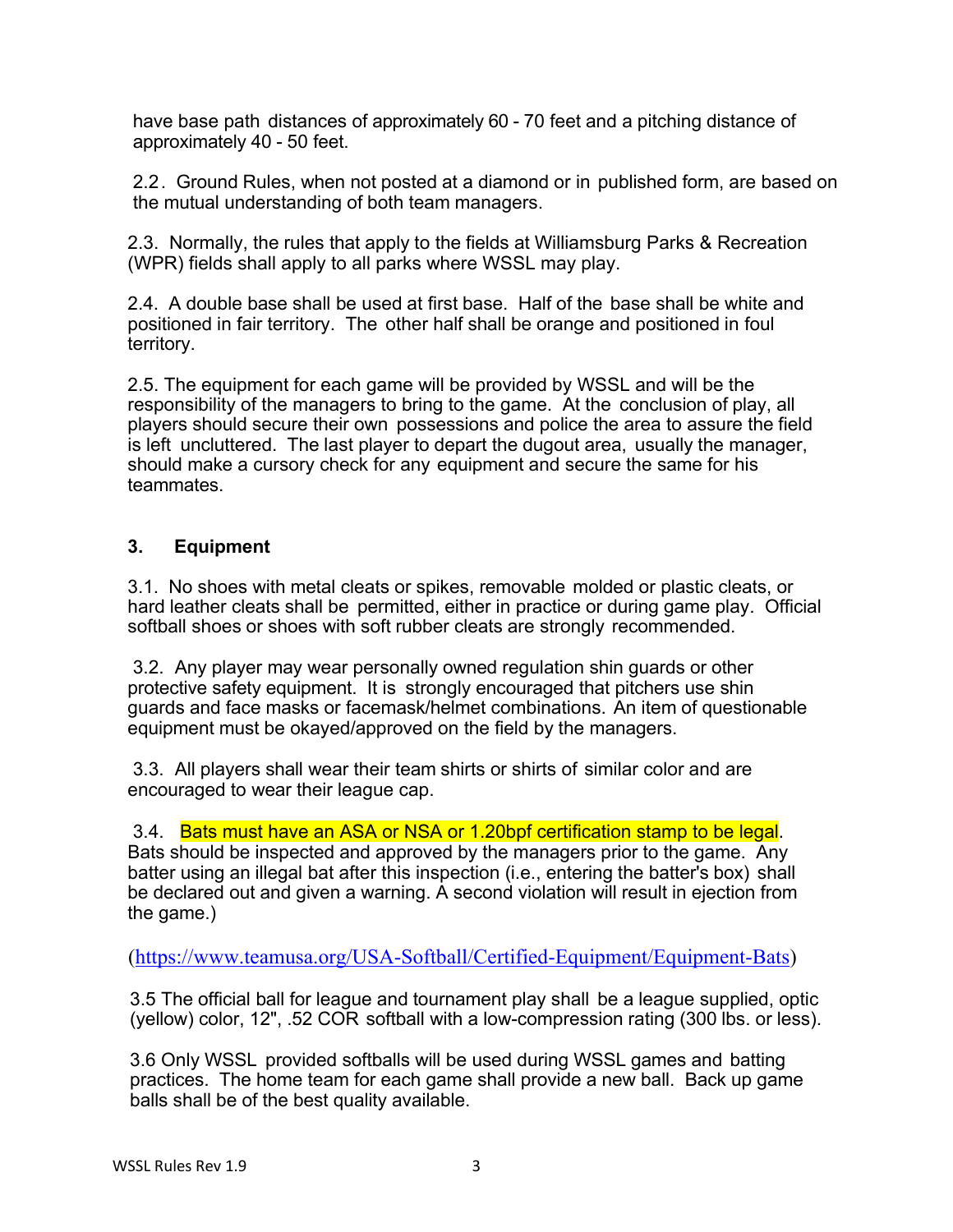3.7. Player equipment not currently being used shall be kept in the dugouts. The top of the fence surrounding the playing area is considered part of the playing field; equipment should not be placed on top of the fence.

3.8. Pitching screens are required for use in batting practice the use of a pitching screen during the game will be decided by the mutual consent of the playing managers and both teams shall use the screen if it is used. If used during a game, a ball hit off the pitching screen is considered to be "in play."

## **4. Players**

4.1. Players are to self-certify their own individual fitness to play the game. If the managers feel that an individual player is not fit to play the game, they may make an appeal to the Commissioner to decide.

4.2. Batting Order, Defensive Innings

4.2.1. All players arriving to play are to be listed in the scorebook by the manager and shall bat in turn.

4.2.2. Players arriving after the first pitch of a game will be listed at the bottom of the batting order.

4.2.3. A copy of the batting order will be provided, upon request, to the opposing team manager.

4.2.4. Every player on a team's roster who appears for a game on time (first pitch) shall be used as a defensive player for at least three complete innings of a seven-inning game and two complete innings of a five-inning game. Any player who arrives late shall be entered into the game defensively when, in the manager's judgment, that player has warmed-up and is physically prepared to play. Once entered defensively, a player must play at least one half of the game's remaining innings.

4.2.5. While defensive players may be positioned as desired within their usual playing positions, no more than five infielders are allowed at any time during play. The infield dirt area or start of the outfield grass area ordinarily is the dividing line. Since some fields have deep infields, the managers will make this determination during the pre-game ground rules discussion. When umpiring their own game, team managers, through mutual consent, will resolve this issue.

4.2.6. Players may leave the defense and return later to the same or different position. However, all players (except any player injured or unable to continue to play) shall bat in the order established prior to the start of the game. No more than eleven defensive players shall play on the field at any one time.

4.2.7. A player, coach or umpire who is bleeding shall be prohibited from participating further in the game until appropriate treatment can be administered. Once bleeding has stopped that player may reenter the game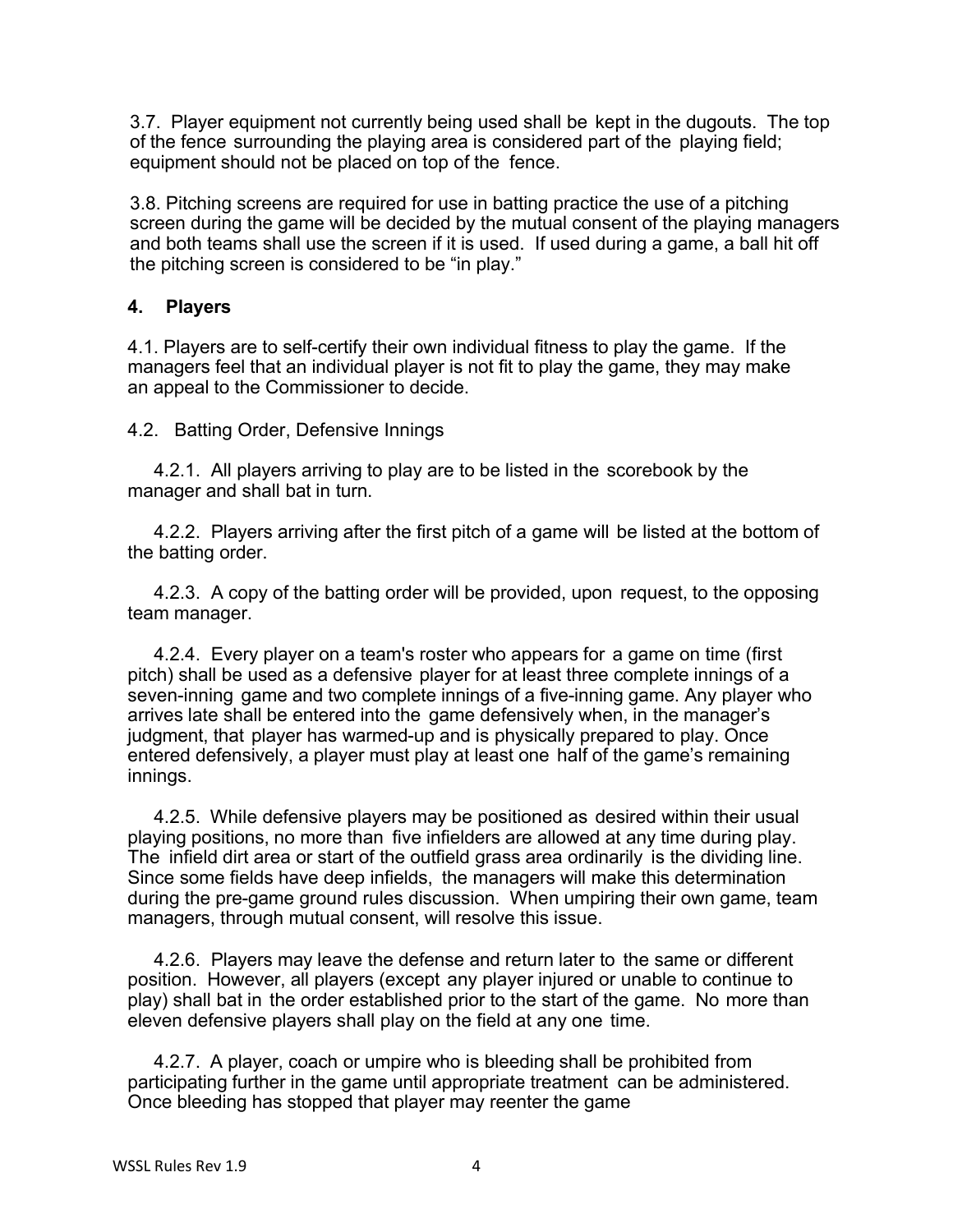4.3. Minimum Players required Managers should know at the end of a game how many players are expected for the next scheduled game. Due to unforeseen circumstances that number may change. A board member will canvass managers before games begin to assess the number of players in attendance and endeavor to move players from one team to another in an effort to balance lineups.

**4.3.1 There will be no forfeits based on lack of players**. Every effort will be made to have sufficient players to field two complete teams for each game. The managers will determine how many players it takes to play a game.

## **5. The Game**

5.1 All games will be played under a master schedule provided by the league and posted on the web site. Rain outs will be rescheduled by the league.

5.2 The first team listed on the schedule is the home team. The first game visitors are the home team for the second game the home team for the first game shall occupy the first base dugout. Teams will not change dugouts for the second game.

5.3 Games are scheduled to start at 9:00 a.m., but not later than 9:15 a.m. By mutual consent, managers may agree to start earlier, but not sooner than 8:50 am Batting practice should start 30 minutes prior to the scheduled game start time.

5.4 Double-header games are scheduled as seven-inning games. No new inning may begin after 11:50 a.m. For this purpose, a new inning begins at the time the last out is made in the previous inning. If time for the second game is too short, a five-inning game may be played by agreement of the managers prior to the start of the game.

5.5 If the score is tied at the end of regulation play, an overtime procedure will apply. Starting in the top of the first extra inning (typically the  $8<sup>th</sup>$  inning), and each half inning thereafter until the game is concluded, the offensive team shall begin its turn at bat with the player who batted last in the previous inning being placed on second base. A courtesy runner cannot be used for this player unless/until he makes it safely to third base. There are no run limits in extra innings. Should the score be tied at the end of one extra inning, then the game will end in a tie.

5.6 In the event of a tie game (due to weather or time limits) each team will be credited with a tie in the standings.

5.7 When an unusual or unavoidable circumstance occurs (e.g. excessive heat, poor playing conditions, etc.), a game may be shortened or cancelled (prior to the start of the game) by mutual consent of both opposing team managers. Should there be disagreements, the managers should err on the side of safety. If the game does not constitute a complete game, managers must notify all involved players and the Deputy Commissioner. There shall be no regular season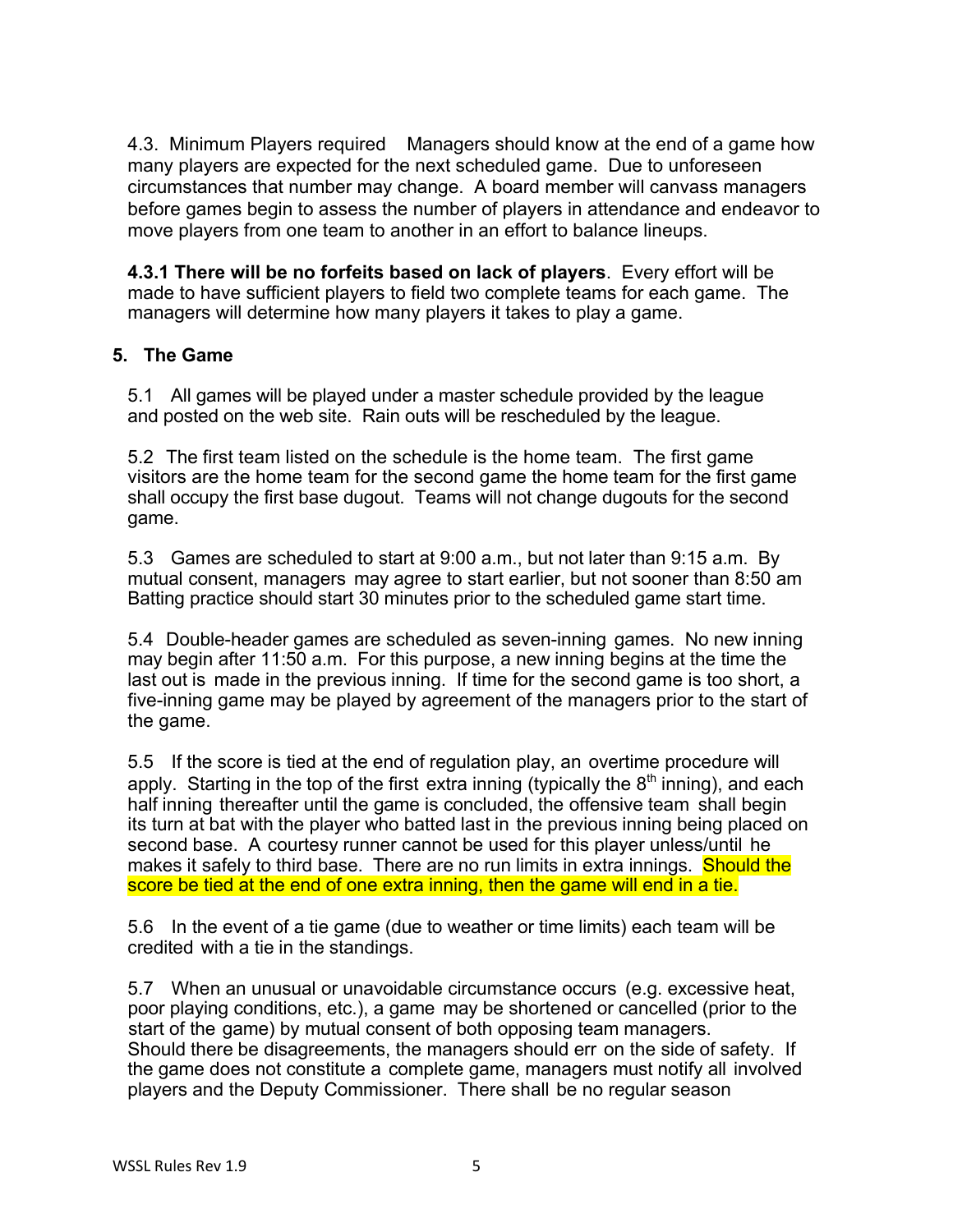suspension of games. (Suspension in this case shall mean terminating play with the intent to complete the game at a later date). Rescheduling will be the responsibility of the league.

5.8 The game format will be as follows: All batters will start with a one ball and one strike pitch count. As necessary, one courtesy foul will be allowed on a third strike foul (a foul on the courtesy pitch is an out). The batter will be out on a called third strike or a swing and a miss on the third strike pitch. There will be no additional courtesy pitch.

5.8.1 A foul tip is defined as a batted ball that travels sharply and directly from the bat to the catcher's hand(s) or glove/mitt and is legally caught by the catcher. A batted ball that travels with a visible arc (in the judgement of the umpire) from the bat is not a foul tip and, if legally caught by the catcher, shall be ruled an out."

#### 5.9 Inning Run Limits

5.9.1 The maximum number of runs a team may score is five (5) runs per inning. When the 5th run crosses the scoring plate, all play shall cease for that half of the inning. An exception to this rule is stated in 5.9.2.

5.9.2 During the last inning of the game, and any extra innings, either team may score an unlimited number of runs. Both managers, before the start of the last inning, shall come to an agreement as to which inning constitutes the last inning of a game shorter than seven innings (e.g., fourth in a five-inning game). This is particularly important in the last inning of a double header so that play can be completed in a timely fashion.

5.10 A run ahead (mercy) rule is enforced when one team has a lead of 15 or more runs after five innings or four innings of a five-inning game. Complete innings must be played unless the home team scores the run ahead limit while at bat. When the visiting team reaches the limit in the top half of the inning, the home team must have their opportunity to bat in the bottom half of the inning.

### *To expedite play:*

*Pregame batting practice should end promptly at 8:50AM to enable first games to begin at 9:00 AM. This ten-minute interval between the end of batting practice and the first pitch allows time for the disassembling of pitching screens and for managers to brief their teams before they take the field. Games should be limited to 75 minutes from the first pitch. An inning starting prior to the 75 minute mark may be completed. No inning, include an extra inning, should start after the 75 minute mark. The Home Team Manager is responsible for monitoring the game time.*

*Pitchers should take no more than 1 minute to deliver no more than 3 warm up pitches between innings or when relieving another pitcher.*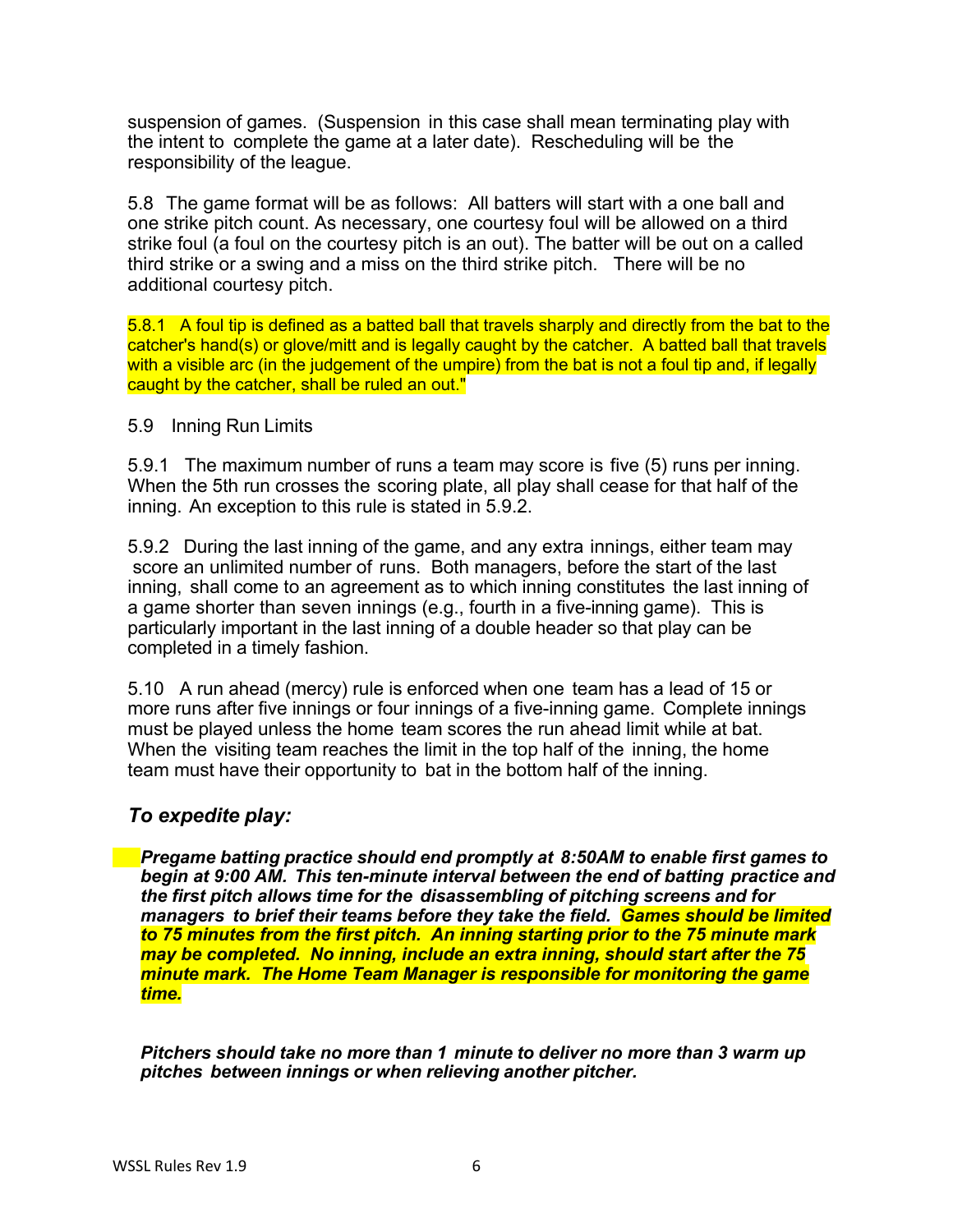*Substitute players should be alerted to the innings and positions they will play.*

*Batters, on deck batters, umpires and base coaches should be in place promptly.*

*Courtesy runners should be ready to enter the game quickly.*

*Teams should be encouraged to go on and off the field promptly between innings.*

*Infield and outfield throws should be eliminated after the third inning. An exception is a player entering a new position in the infield in which case he should be permitted to take only three throws.*

*The break between games should be no more than 10 minutes*.

#### 6. **Pitching Regulations**

6.1. The pitching area shall be properly designated with a pitching plate. The playing field may not have a pitching mound. The pitcher may stand up to 7 feet behind the pitching plate to pitch.

6.2. Legal pitches striking any portion of the strike mat or home plate (including the black edge) will be strikes. The height of a legal pitch from the playing surface must be between 6 feet and 12 feet.

*If, in the umpire's judgment, the pitched ball is less than 6 feet or more than 12 feet above the playing surface, the umpire shall call "Illegal Pitch" and call a ball, unless the batter swings at that pitch, in which case it is in play.*

6.3. "No Pitch" shall be declared when the pitcher pitches before a base runner has retouched his base after a foul ball is declared and the ball is dead.

6.4. The pitcher shall not bounce the ball or cause any distractions prior to delivering the ball. Each infraction will result in a "called ball."

6.5 **Intentional Walk** A pitcher may intentionally walk a batter by intentionally throwing 3 consecutive balls. If, in the umpire's discretion, it is deemed as an "Intentional Walk," the umpire shall inform the managers that an Intentional Walk has occurred for that batter. On any subsequent at bat for that same batter, if the umpire determines that a second "Intentional Walk" has occurred, then the batter will be awarded 2<sup>nd</sup> base and all batters on base will advance accordingly.

## **7. Batting**

7.1. Players must bat in the order in which their names appear in the scorebook.

7.2. If a player must leave the game for any reason and is not returning to the game, the player is not considered out during subsequent turns at bat. The player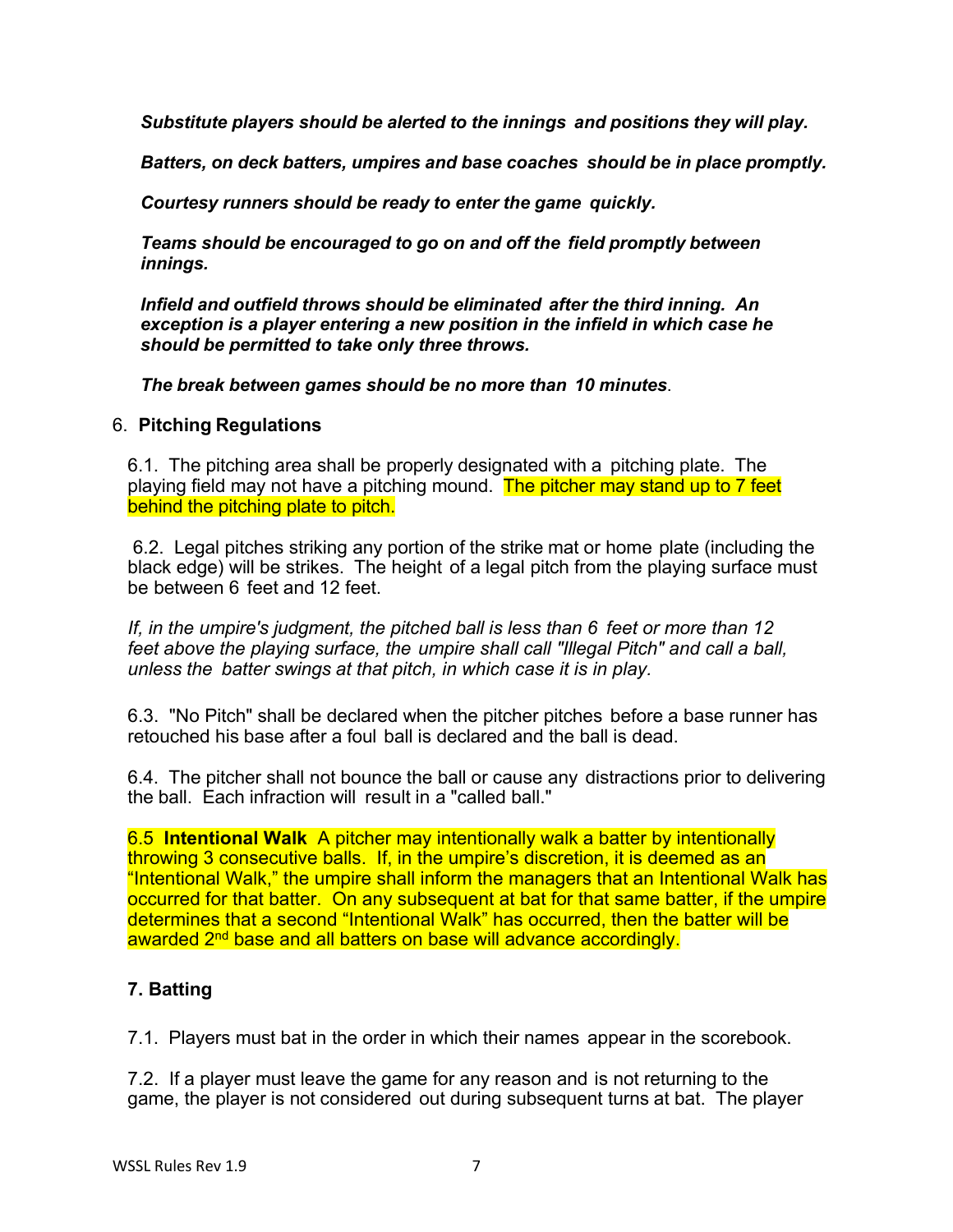may not later reenter the game, unless departure was due to the "no blood rule" Rule 4.2.7 above.

7.3. If a player/batter is injured during his time at bat, and cannot continue to bat, he shall be called out.

## **8. Base Running**

8.1**.** On any fair batted ball hit over the fence for a home run, the batter and all runners are credited with a run. The batter and any runners on base are not required to run the bases.

8.2. Base-stealing is not permitted. A runner may leave his base when a pitched ball is batted, but he must return to that base immediately after each pitch not hit by the batter.

8.3. Players overrunning second or third base are in play and may be tagged out. Sliding into second or third base is permitted.

8.4. Intentionally sliding or diving into first base or into the scoring plate when scoring, is not permitted. Players doing so shall be declared out. A player may slide or dive into second and/or third base and when returning to any base.

8.5. Each batter shall reach first base on his own. Courtesy runners from home plate are not permitted. The base runner being substituted for by the courtesy runner may leave the base and the field of play immediately after time is called for a courtesy runner.

8.5.1 Batters with chronic issues or sustaining an injury during a game may be allowed a courtesy runner from home plate. The runner must start from a position parallel to the scoring plate and may not "run" for any other player during the same inning, whether safe or out at first.

8.6. Once a runner reaches base, unlimited courtesy runners are allowed.

8.6.1. Any player on the line-up sheet may be used as a courtesy runner.

8.6.2. A courtesy runner is in the game when he touches the base.

8.6.3. A courtesy runner whose turn at bat comes when he is on base will be out. He will be removed from the base and come to bat. A second courtesy runner cannot be substituted at this time.

8.6.4. Each player may be a courtesy runner only once per inning.

8.6.5. A courtesy runner may not run for an existing courtesy runner except for injury.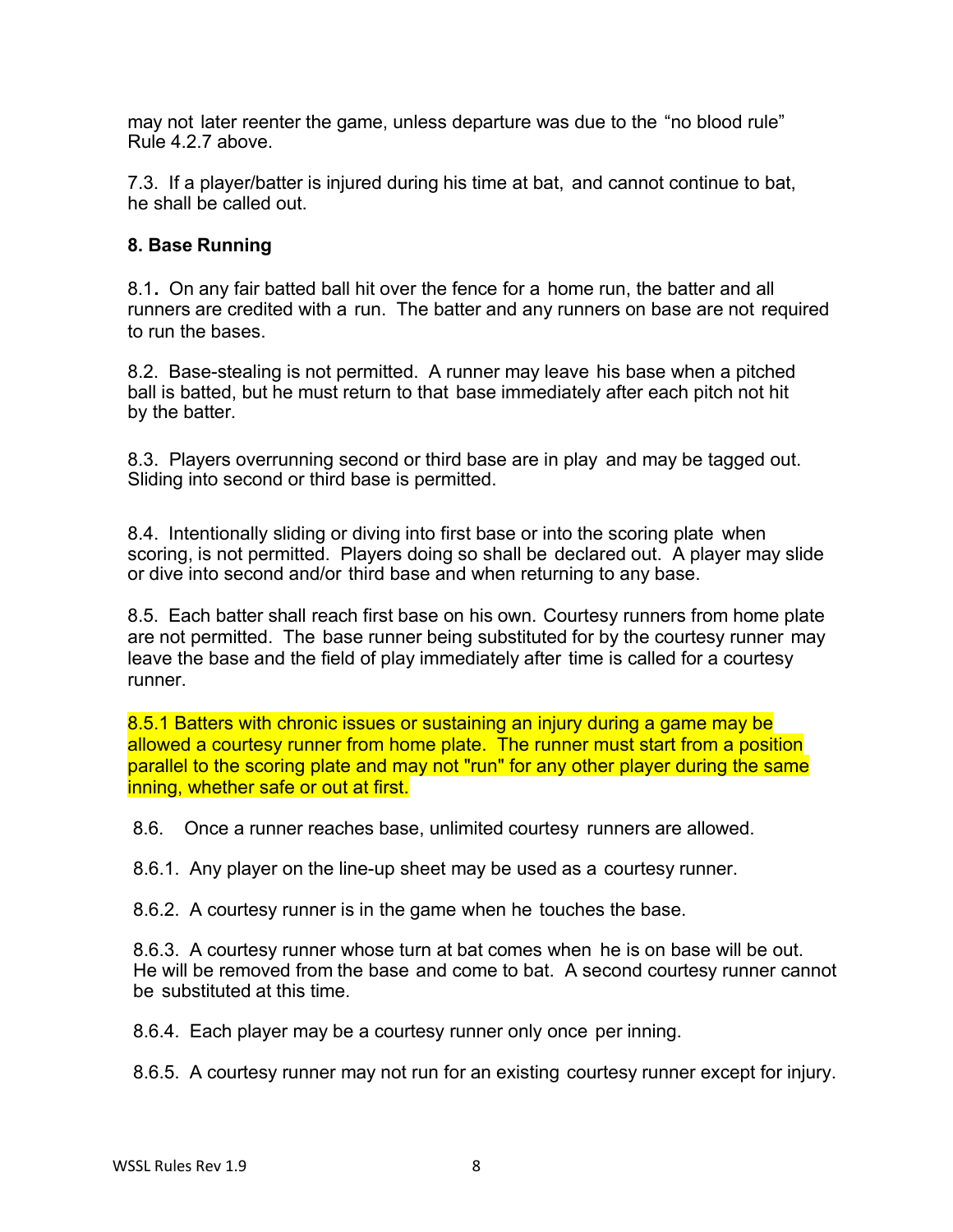8.6.6. A runner who is replaced with a courtesy runner may not be used as a courtesy runner for the remainder of the inning.

8.6.7. A runner who violates rules 8.6.4. through 8.6.6. will be called out and removed from the base.

8.7. A batter-runner must use the orange base and the defensing player must use the white base on the initial attempt to reach first base when there is a play on the batter-runner at first. A batter-runner shall be declared out if he initially touches only the white base when there is a play on him at first base. No appeal is necessary. (Exception: see 8.9.) After the base has been initially reached, the base becomes 15" by 30" (i.e., both the white and orange portions) for all subsequent play.

8.8. If there is a force play by an infielder on the batter- runner, who touched only the white portion and collides with the fielder about to catch a thrown ball while on the white, interference is ruled, the ball is dead, the batter-runner is out, and all the other runners are returned to the base last occupied at the time of interference.

8.9. When a defensive player blocks the batter-runner's path to the orange base the batter-runner may touch the white base in order to avoid a collision. However, on any force-out attempt from the foul side of first base, the defense and the batter-runner can use either the white or the orange base.

8.10. Once a runner's foot has touched the ground on or past the commitment line, the runner may not re-cross it in the direction of third base. The runner must continue on toward the scoring plate. Violation shall result in the runner being declared out. The ball remains live and no appeal is necessary.

8.11. To score, a base runner must touch the scoring plate before a defensive player in possession of the ball touches any portion of the home plate. Stepping only on the strike plate by the defensive player does not constitute an out.

8.12. After a base runner has crossed the commitment line, he may be retired at home plate only by a defensive player in possession of the ball contacting home plate before the runner touches the scoring plate. Once he has crossed the commitment line, a runner tagged by a defensive player in possession of the ball shall not be out.

8.12.1. If the runner touches or crosses over home plate (not the scoring plate), he shall be out and the ball shall remain in play. No appeal is necessary.

8.12.2. If the runner has passed the commitment line, continues to run on the original foul line, and interferes with the fielder taking the throw at, and in contact with the original home plate, a dead ball shall be declared and the runner is out.

8.12.3. If a runner passes the commitment line and is struck in fair territory by a ball thrown by a defensive player, the runner shall be out, the ball shall be dead, and other runners shall return to the last previously touched base. No appeal is necessary.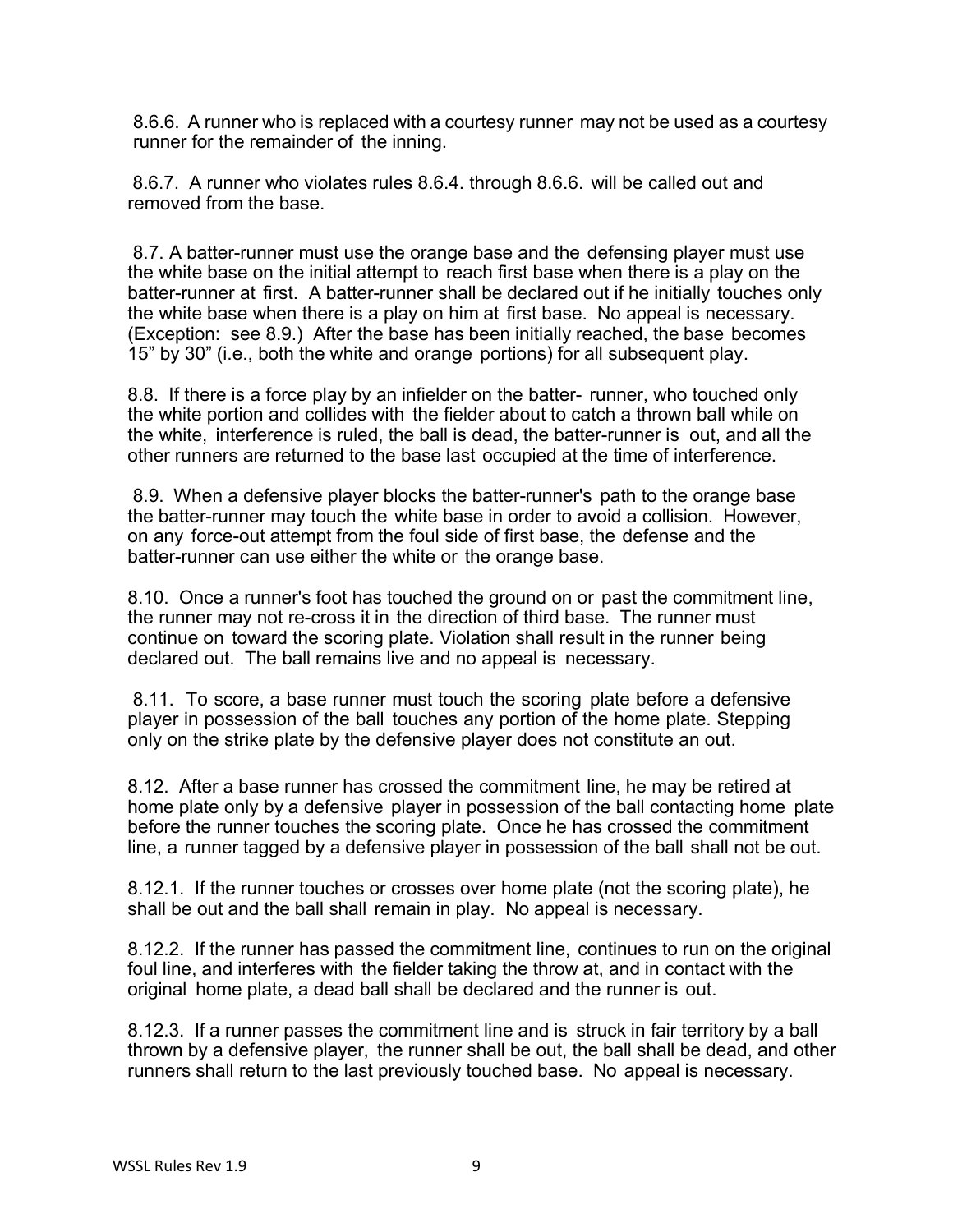8.13. The only outfielder who can throw out a runner at first base on a batted ball is the short fielder. If the runner rounds first base in fair territory, then any outfielder may make a throw to first base to attempt to throw out the runner.

8.14. Interference, Obstruction and Infield Fly are discussed in the following three sections to promote a better understanding and help the umpire make the correct call. See the USA SOFTBALL Official Rules of Softball for the complete Rules and Points of Emphasis.

8.14.1. Interference is defined as the act of an offensive player or team member that impedes, hinders, or confuses a defensive player attempting to execute a play. It may be in the form of physical contact, verbal distraction, visual distraction or any type of distraction, which would hinder the fielder in the execution of the play. Defensive players must be given the opportunity to field the ball anywhere on the playing field and throw the ball without being hindered.

A runner going into second or third base during a double play attempt must avoid the throw by veering out of the throw line or sliding. In the umpire's judgment, if a runner interferes with a fielder attempting to throw the ball to prevent a double play, the immediate trailing runner shall also be called out.

8.14.2. Obstruction is the act of the fielder (1) not in possession of the ball or (2) not in the act of fielding a batted ball, which impedes the progress of a batterrunner or runner who is legally running the bases.

A fake tag is a form of obstruction which occurs when a fielder who neither has the ball nor is about to receive the ball deceives the runner, impeding his progress. A fake tag is considered unsportsmanlike and the defensive player is subject to ejection from the game. Bases are awarded as deemed fair by the umpire.

8.14.3. An infield fly is a fair fly ball (not including a line drive), which can be caught by an infielder with ordinary effort when first and second bases, or first, second and third bases are occupied before two are out. Any defensive player who takes a position in the infield at the start of the pitch shall be considered an infielder for the purpose of this rule. The infield fly is ruled when the ball reaches the highest point based on the position of the closest infielder regardless who makes the play. When it seems apparent that a batted ball will be an infield fly, the umpire shall immediately declare: "Infield Fly" and the batter is out. The ball is live and runners may advance at the risk of the ball being caught. The runners can tag up and advance once the batted ball is touched (prior to catching), the same as on any fly ball. If a declared "Infield Fly" becomes a foul ball, it is treated the same as any foul.

8.14.3.1 If an umpire fails to call an obvious infield fly and the ball is not caught (or intentionally dropped), the procedure to correct the situation is to call time after all play has stopped, declare the batter out and return all runners to their bases. This will be done at the discretion of the umpire.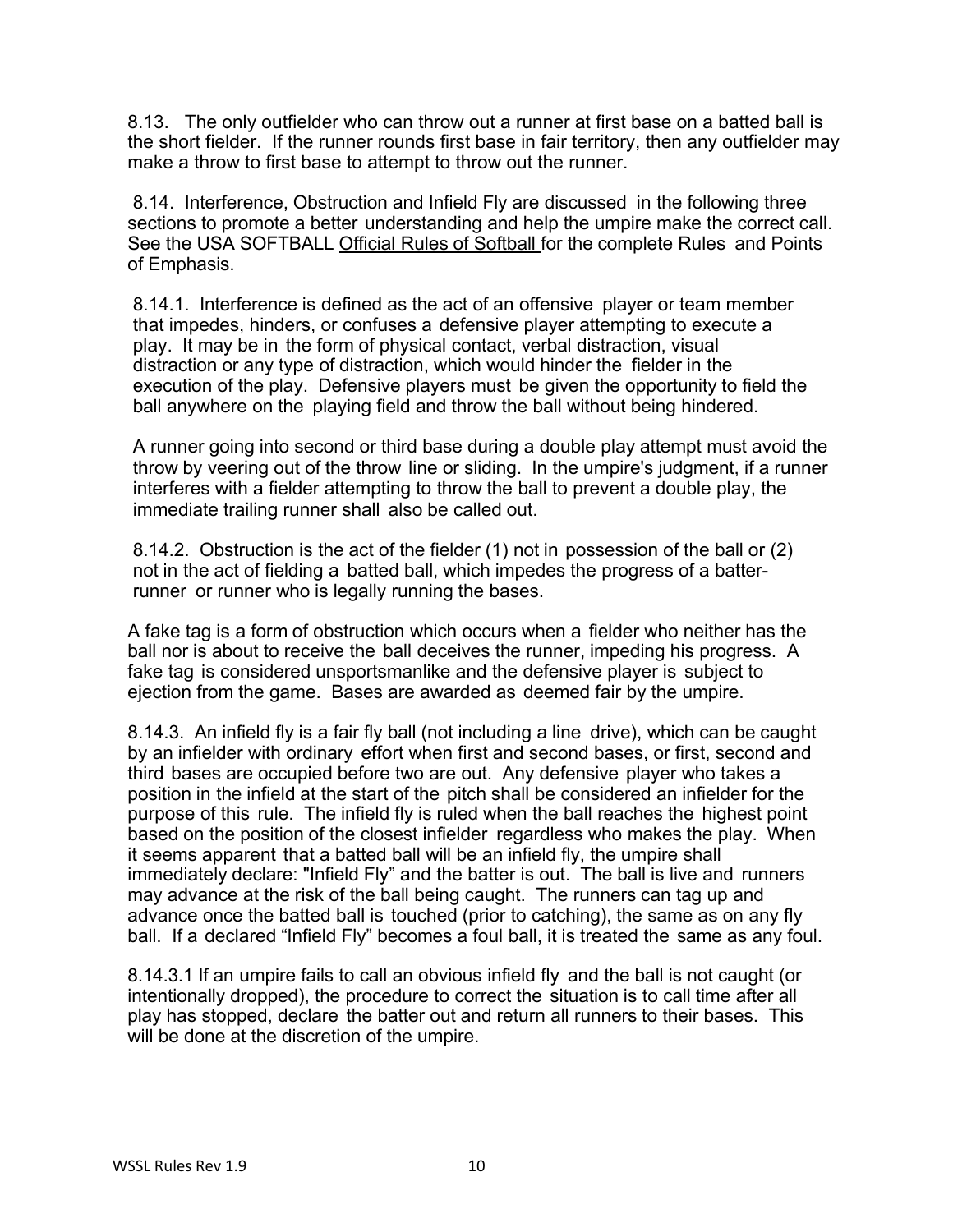## **9. Dead Ball —Ball In Play**

9.1. The first third-strike foul shall be a courtesy foul and the batter will be entitled to another pitch A second third strike foul is an out. Runners may tag up and advance at their own risk on a caught foul ball.

9.2. A batted ball bounding over or striking any portion of the white base shall be fair, and a batted ball bounding over or striking the orange base shall be called foul. If any portion of the ball is over the white base, the ball is fair.

9.3. If a ball leaves the playing field (such as going under the fence), the defensive player should not touch the ball and should raise both arms as a signal to the umpire. The umpire will then go to the location and decide. Failure to follow this procedure will result in the ball remaining in play.

9.4. On overthrows where the ball goes out of play or becomes blocked, runners shall be awarded two bases from the last base touched at the time the ball left the thrower's hand. The runner's direction has no bearing on the award (i.e., if the runner has rounded a base and is returning to that base when the ball is thrown he is awarded two additional bases). If a runner touches the next base and returns to his original base, he is awarded two bases, from the original base. If two runners are between the same two bases, the two additional bases are governed by the position of the first runner (i.e., two runners between first and second shall be awarded second and third).

When a fielder loses possession of the ball while attempting to tag a runner and the ball rolls into a dead ball area or becomes blocked, runners shall be awarded one base from the last base touched at the time the ball enters the dead ball area or becomes blocked.

### **10.Umpires**

Managers shall authorize players from their team to assume umpire duties. The managers shall not umpire, except in unusual circumstances (and agreed upon by the opposing manager), as they may be called on to resolve disputes.

The team managers have the authority to resolve game conflicts except games played under protest. Managers should make every effort to avoid overruling an umpire's judgment calls.

### **11.Protests**

Protests will not be considered if they are based solely on a decision involving the judgment of an umpire. Protests that shall be considered are:

Misinterpretation of a playing rule,

Failure of an umpire to apply the correct rule to a given situation, or Failure of an umpire to impose the correct penalty for a given violation The notification of intent to protest must be made to the umpire and the opposing manager before the next legal or illegal pitch. The formal written protest should